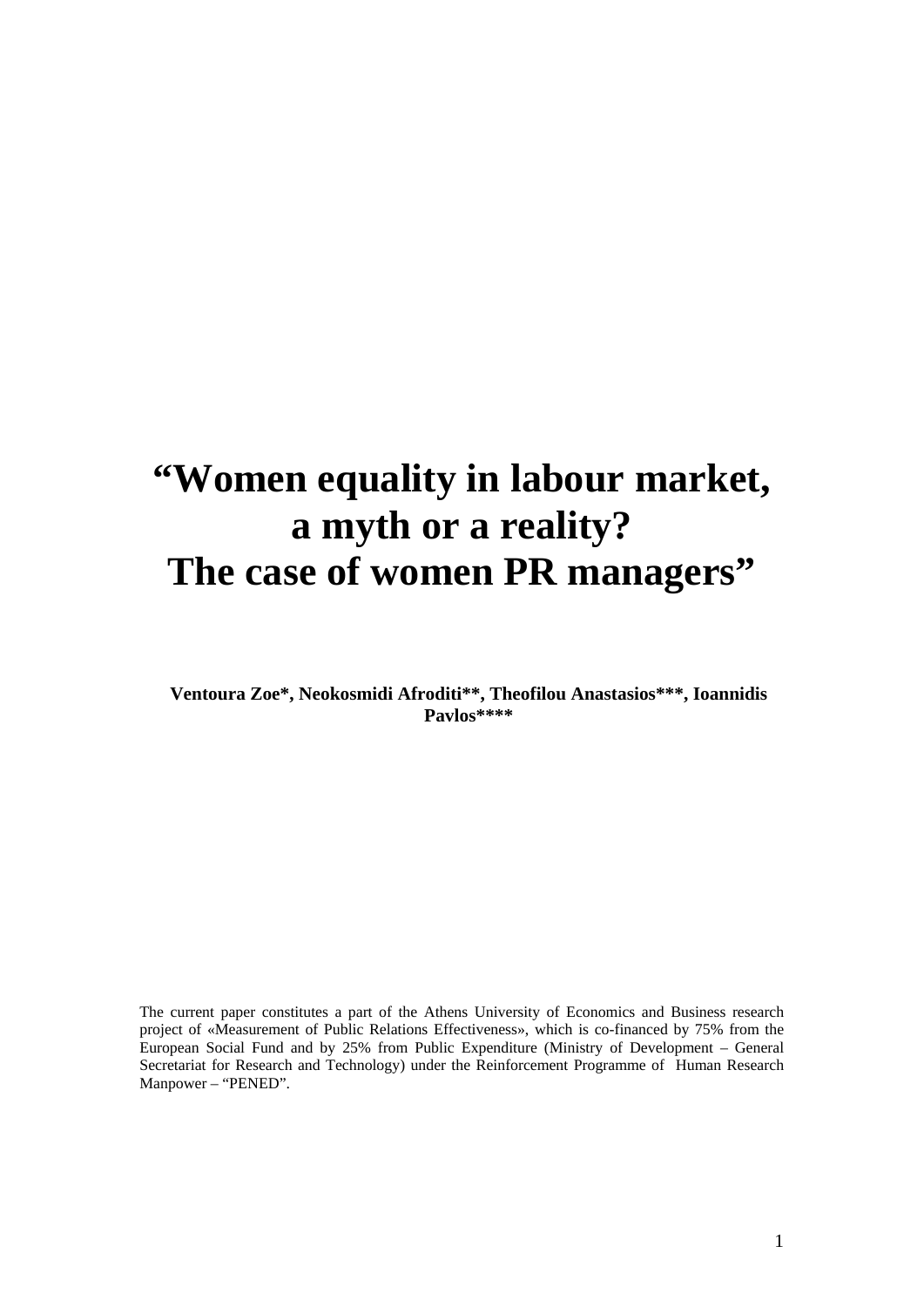# **"Women equality in labour market, a myth or a reality? The case of women PR managers"**

**Ventoura Zoe\*, Neokosmidi Afroditi\*\*, Theofilou Anastasios\*\*\*, Ioannidis Pavlos\*\*\*\*** 

*\* Ass. Professor of Economics, Athens University of Economics and Business, 76 Patision Street, GR – 10434, Athens, Greece, Tel: 0030 210 8226205, e-mail: ventura@aueb.gr (contact author)*

*\*\* Phd of Department of Chemistry of the National and Kapodistrian University of Athens, National Organization of Medicines Tel: 00302106507399 e-mail: aneokosm@eof.gr* 

*\*\*\* PhD Candidate, Athens University of Economics and Business, 76 Patision Street, GR*-*10434, Athens, Greece, Tel: 0030 210 8226205, e-mail: tastheof@aueb.gr*

*\*\*\*\* MBA, of the National Technical University of Athens and the Athens University of Economics and Business, Chemical Engineer NTUA, 33 Lefkados Street, GR – 11362, Athens, Greece, Tel: 0030 210 8054018, e-mail: ioannidp@otenet.gr*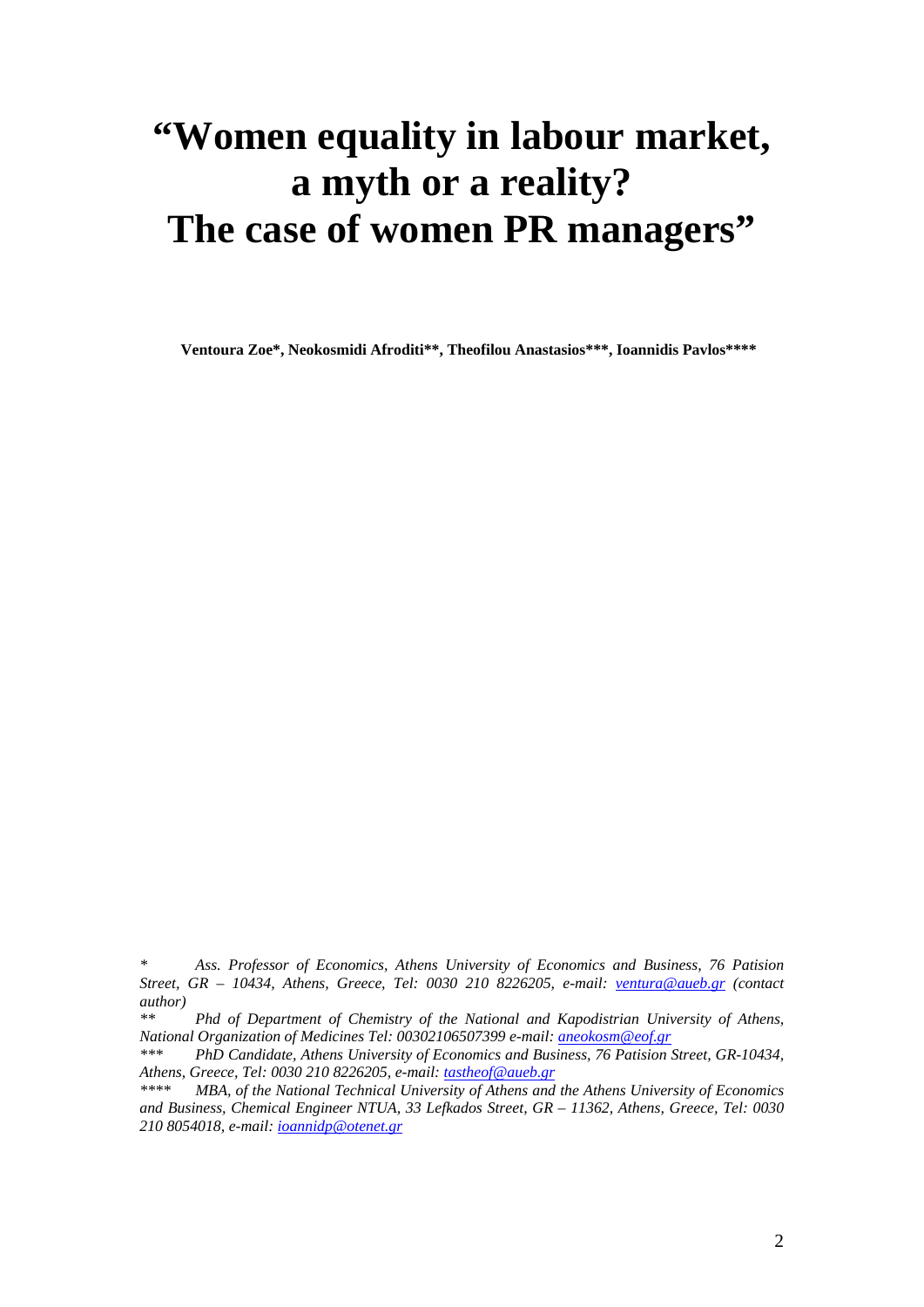# **"Women equality in labour market, a myth or a reality? The case of women PR managers'**

### **Abstract**

Whether or not women's presence in the labour market has improved the last decades is under investigation. This study examines the historical evolution of gender equality, the labour characteristics and the main reasons of gender inequality in Greece. In order to validate the study a research is undertaken using a sample of 258 PR managers. The purpose of the research is to examine whether gender is responsible for the difference in the given answers of the PR managers. The analysis reached interesting conclusions concerning the issues that need to be reevaluated by society in order to improve women's position in society and business.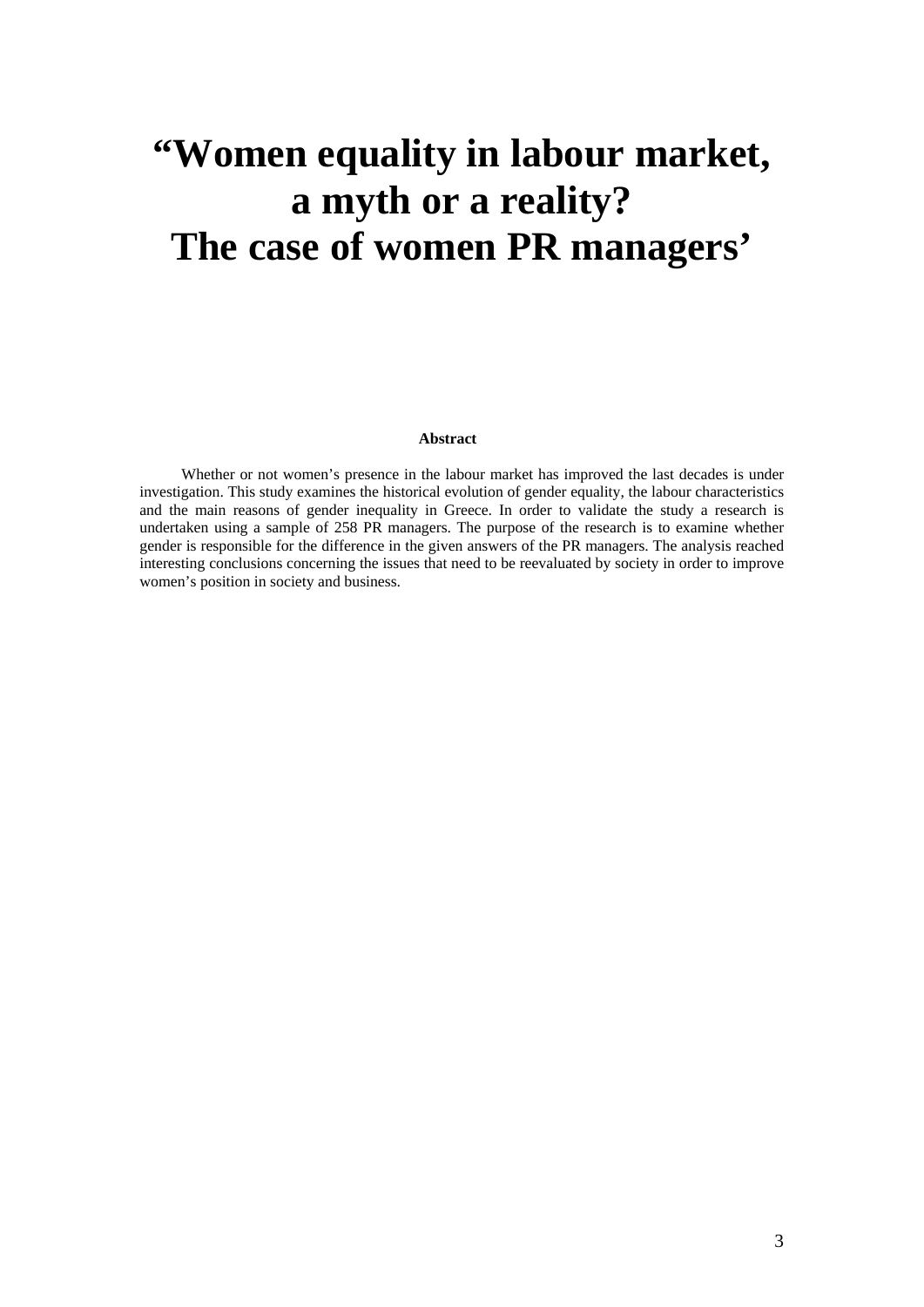# **"Women equality in labour market, a myth or a reality? The case of women PR managers"**

Zoe Ventoura , Athens University of Economics and Business Afroditi Neokosmidi, National Kapodistrian University of Athens Anastasios Theofilou, Athens University of Economics and Business Pavlos Ioannidis, National Technical University of Athens

## **Abstract**

Whether or not women's presence in the labour market has improved the last decades is under investigation. This study examines the historical evolution of gender equality, the labour characteristics and the main reasons of gender inequality in Greece. In order to validate the study a research is undertaken using a sample of 258 PR managers. The purpose of the research is to examine whether gender is responsible for the difference in the given answers of the PR managers. The analysis reached interesting conclusions concerning the issues that need to be reevaluated by society in order to improve women's position in society and business.

## **1.1 Introduction**

Women's presence in the labour market has improved the last decades. However this improvement is rather visible when examining only developed countries, while the rapidity of the improvement consist a matter of deeper investigation. The rapidity of women's improvement in professional hierarchy depends on the cultural beliefs of the particular society towards women's relative position. (Wirh 2001).

The fact that many women having the same education and sharing the same ambitions with their men colleagues find themselves facing a "glass ceiling", reveals the existence of gender inequality (Powell 1999). Only the 25% of women that work in either Public or Private Sector will reach high managerial positions. In secondary education, which is a Sector that women consist the majority of the working population, only 9% become Principals. As for women who have studied scientific and technological disciplines the percentage of those who climb up the hierarchical ladder are even lower. The use of the term "glass ceiling" was used for the first time from journalists of the Wall Street Journal in order to describe the fictional barriers that stop or retard women's hierarchical upward path.

The patriarchal Greek society brings women in a rather disadvantageous position in the workplace and at home, revealing that the country has a long way to cover in order to achieve gender equality (Athena Petraki Kottis and Zoe Ventoura Neokosmidi 2000).

The main aim of this study is to present women's position nowadays as a part of the economic and business development in Greece while emphasizing the case of the role and profile of women working as Public Relations Managers.

The paper is organized as follows. Section two includes a historical evolution and the Country's legislation for gender equality. The next Section the characteristics of the labour force. Section four explains the reasons for gender inequality. Section five exhibits the comparison between women and men Public Relations managers. Finally, some concluding remarks are presented in the last Section.

### **1.2. Historical evolution and country legislation for gender equality**

Surely the development of a Country, of a society or even of society members, such as women, depends on education. The first steps to promote gender equality were taken in 1834 when according to country legislation both genders could attend elementary school. Nevertheless students were divided into separate schools according to their gender while the level of education provided to women was lower than that of men. Women were allowed access to secondary education just after 1840 but due to high tuition fees and insufficient level of teaching the educational system lacked in promoting gender equality.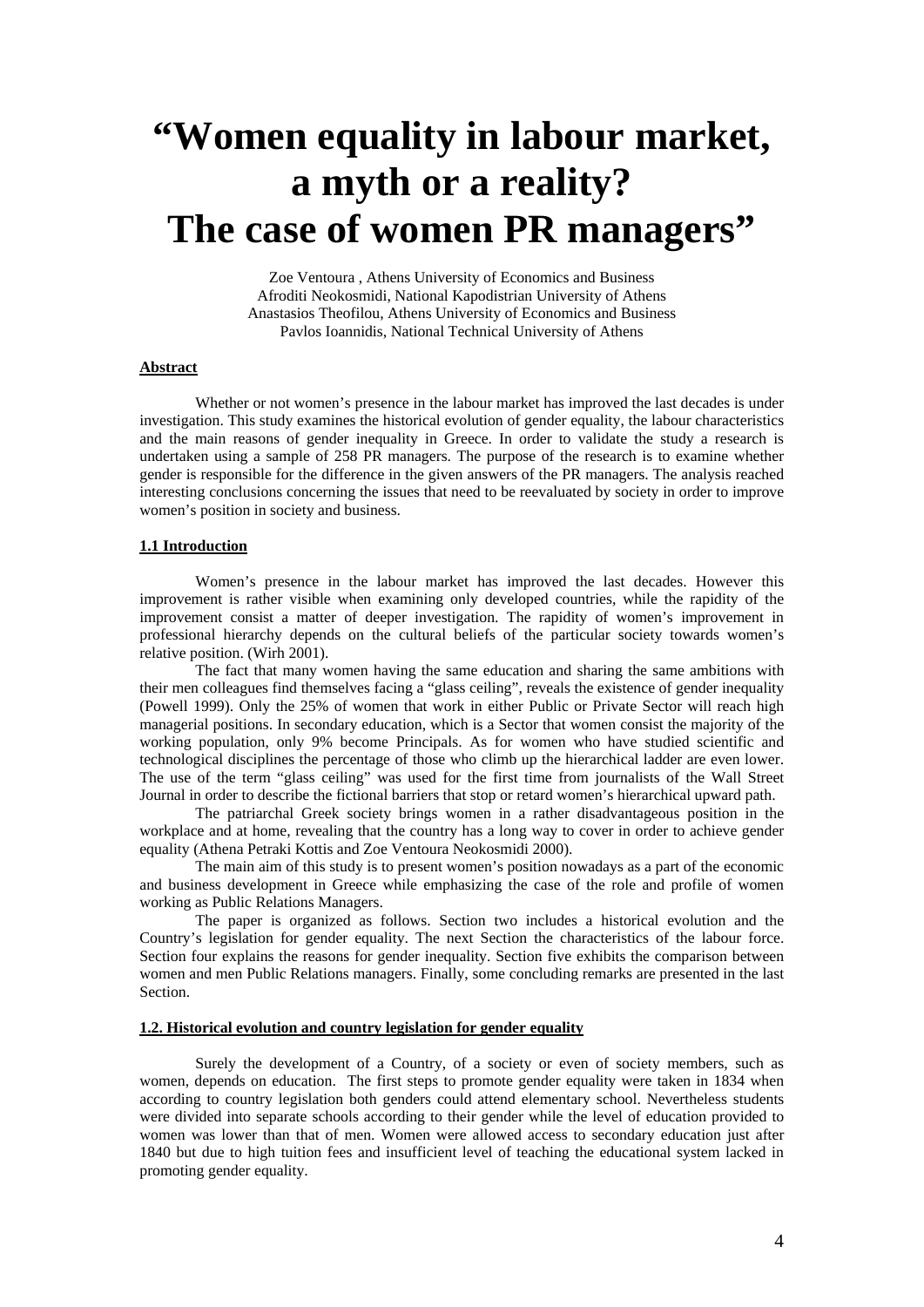The year 1861 may be considered the first year which in a sense promoted equality in labour market since the profession of "teacher" for women is legitimized by Royal Decree. After 1861 the road was opened for 1914 which was the first year that women were allowed to teach in secondary education. Nevertheless according to a survey conducted in 1930 a 70% of women over 30 years old were found illiterate.

A law of 1952 is considered crucial for gender equality giving the right to women to vote and be voted, while the Constitution of 1975 made it clear that all Greeks, men and women, were equal for the law.

In 1979 Greece legitimizes the UN Treaty against sexism, while in 1981 being a full member state of the European Union the Country follows all the instructions concerning gender equality. Greece has also legitimized International Labour Convention concerning labour equality in all fields (wages, value of work)

Despite the increase of women attending higher education the last decades, women still work on traditional fields and do not move into higher positions. The Research Center for Gender Equality (RCGE) conducted a very interesting survey concerning higher education for schoolar year 2000-2001 on senior High School students in order to examine their preferences according to their gender between the three available fields of studies after graduating from High School. From the survey it was observed that among those who preferred to continue their studies in the field of:

1.mental philosophy, the 22% were men and 78% were women

- 2. technological studies, the 52% were men and 48% were women
- 3. scientific disciplines, the 65% were men and 35% were women t

The findings of the survey conclud that: a) gender remains a significant factor when choosing field of studies b) men's preference in technological studies and scientific disciplines confirms the traditional social standards c) the small gap between women and men in the field of technological studies is rather factitious since this field includes Biology and Chemistry, which are two disciplines that were traditionaly chosen mainly by women.

### **1.3 Labour Force Characteristics**

According to Petraki-Kottis (1990) the evolution to women's status in labour market is unworthy of remarks in comparison with the evolution made in other countries or with the evolution that one might have expected. Nowadays the situation is approximately the same.

On 2005 women consisted the 51,4% of the total population while men consisted the 48,6%. Nevertheless for the employed population women amount the 40,8%, while the corresponding figure of men is 59,2%.

Diagram 1 shows women's position in labour market between 2001 and 2005.



**Diagram 1** 

Source: Unpublished data of National Statistical Service of Greece 2005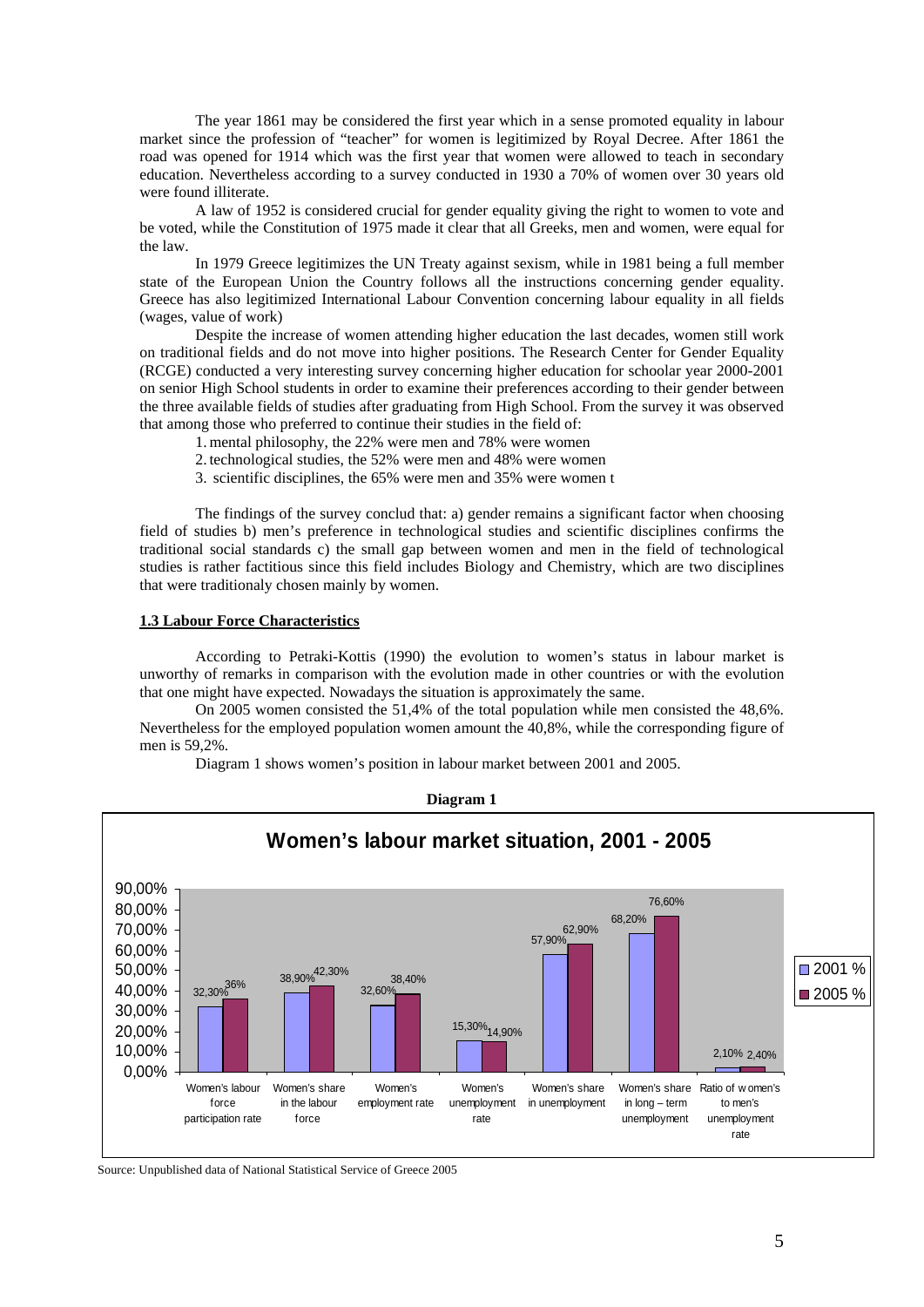The comparison of the examined years demonstrate that there is a slight increase in women's participation in the labour force and in employment despite the fact that women's share in unemployment has risen from 2001 to 2005. Furthermore long-term unemployment seems to have a worse effect on women than in men since it has risen from 68,2% on 2001 to 76,6% on 2005, while women's ratio to men's unemployment rate is 2,5 times higher. According to Eurostat, Greece has the third largest percentage of unemployment in the EU-25 with 14,9% following Slovakia (17,3%) and Poland (19,2%).

As illustrated in Diagram 2 women's participation in high levels of hierarchy is rather low, since the 25,7% of women working as employees and are self-employed, falls to 24,6% when excluding from the examination the self-employed.





Source: Unpublished data of National Statistical Service of Greece 2005

It can be observed that women are occupied in a percentage over 50% as specialized personnel, office clerks, service workers /sale workers and unskilled workers.

The high percentage of women choosing the specific occupations is explained when one takes into consideration that the women attend University study scientific and technical disciplines. Moreover it can be comented that women avoid working in what is considered as "men occupations", such as plant and machine operators and assemblers or specialized technicians.

In order to have an overview of labour characteristics we must also take into consideration the wage gap between men and women. While men on 2001 are paid 1028 euros, 1506 euros and 1686 euros when working respectively in the Primary Field, the Secondary Field and the Tertiary Field women earn for the same year, 873 euros in the Primary Field, 1217 euros in the Secondary Field and 1359 euros in the Tertiary Field. The wage gap remains approximately the same on 2005. Men earn 1353 euros for the Primary Field, 1942 euros for the Secondary Field and 2178 euros for the Tertiary Field, while women earn respectively 1099 euros, 1640 euros and 1783 euros.

It is obvious that the average monthly labour cost for men is approximately 300 euros higher than that of women.

### **1.4. Reasons of gender inequality**

While examining the reasons of gender inequality we may reach some very interesting findings.

We start with the fact that the overwhelming majority of all administrative places are taken by men and creates considerable obstacles to women's professional evolution to higher positions. In addition men usually do not trust women in high positions of hierarchy.

Gender inequality has also its routes to prejudices which exist in Greek society and especially in Greek countryside, where women actually were tended to be convinced that they do not have the skills to compete men or even accomplish the same works as men. In order to fight these prejudices the EU encourages the creation of women's agricultural associations so that women may acquire knowledge over entrepreneurship. Gender equality starts from the family. The structure and the old patriarchal perceptions have given women a secondary role in society and in business. The household's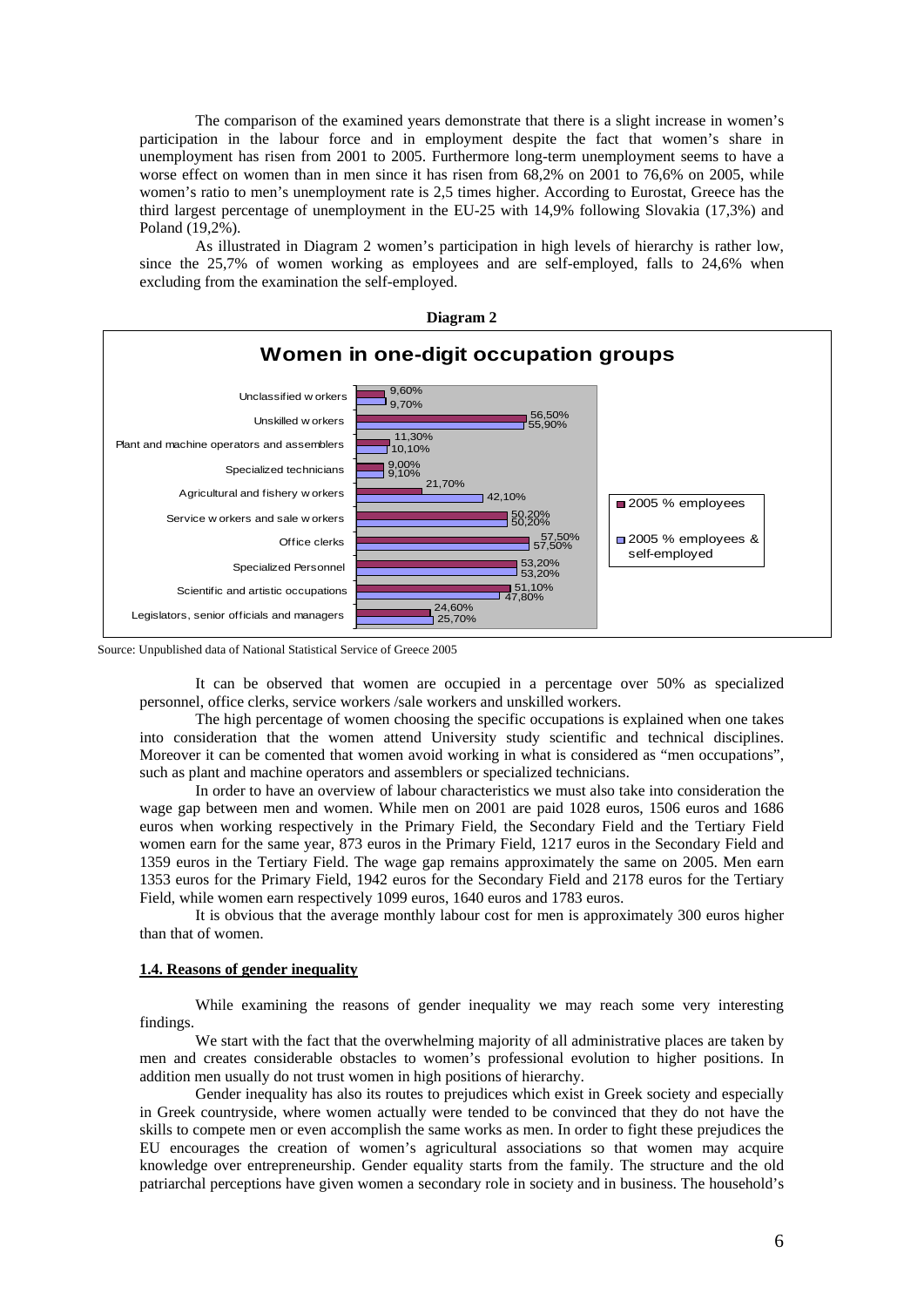work concerns, or at least should concern, both men and women. Equality in labour market without affecting the balance of sharing works and conditions within the family is inevitable. It is considered that a woman's income couldn't be the main income or of course the only income for the family. In reality it seems that women undertake the role of a goodwife, leaving the more significant decisions of the household to men.

This study confirms that the prejudices of the past, the educational system and family traditions enforce a culture and a way of thinking according to which women are suitable for housewives, and for particular jobs and for low rank hierarchical positions. The educational system has huge responsibility for this behavior and the perceptions of this kind (Barrett 1980, Schmuch 1987, Acker 1989).

The EU, and consequently Greece, has undertaken a number of policies facilitating women who are also mothers to fulfill their working activities through part-time job. Nevertheless, as convenient as this may seems it excludes women to participate equally with men in the labour market. It seems that the EU in contrast with the United States presumes that there is a linkage between productivity and physical presence in the place of work.

 For the needs of this study the investigation will go further to examine the case of women in the profession of PR managers. The purpose of choosing the specific sector has to do with the fact that women in the PR sector are the majority in comparison with men, while the aim of the investigation is to observe the importance of gender in decision making.

## **1.5 Comparison between women and men PR Managers**

 For the purposes of this study a research was conducted in Greece with 258 PR managers, from whom 151 were women and 107 were men working for public and private firms.



 The 47,7% of women PR managers are between 26 and 35 years, while the majority of men PR managers at a percentage of 42,1%, age between 36 and 45 years old

 Concerning the education level of the PR managers, on one hand the 40,4% of women PR managers are University graduates and 21,2% has also Postgraduate studies, while on the other hand a 44,9% of men PR managers are University graduates and 14% has a Postgraduate degree.

The PR managers were asked to point out the most important problems that they face when practicing their profession. The examined problems which are faced by PR managers are summarized to the following categories: 1. "management and time distribution" 2. "bad internal relations" 3. "absence of patterns and procedures in the firm" 4. "pressure they receive from the internal and external environment of the firm" 5. "relations with other departments" 6. "lack of authority" 7. "too much association with internal colleagues" 8. "too much association with external co-operators" 9. "bad relations with external co-operators", 10. "bureaucracy", 11. "lack of education"

Both men and women practitioners agreed and ranked first as the most important problem for the profession of PR manager the "absence of patterns and procedures in the firm".

Women PR managers in contrast consider that most important problems following the first above are:

1. "management and time distribution"

2. "pressure they receive from the internal and external environment of the firm"

3. "bad internal relations"

In the contrary for men PR managers the most important problems following the first mentioned in the previous paragraph are :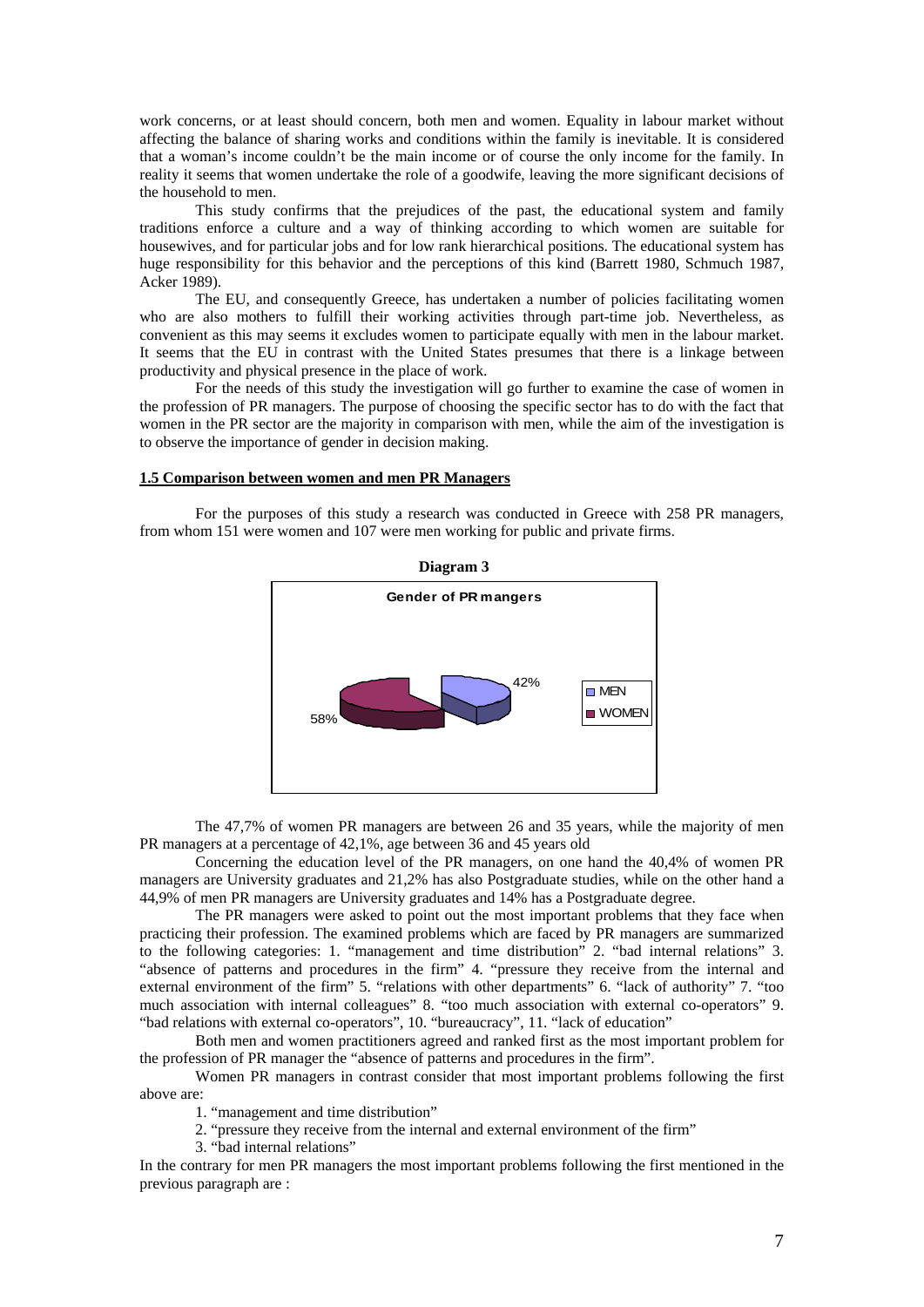1. "bad internal relations"

- 2. "relations with other departments"
- 3. "management and time distribution"

It seems that women face problems with managerial issues, while men with relational.

The sample of 258 PR managers, was asked their perception whether they decide alone or have to consult others in order to reach strategic and everyday decisions.

When asked if they take full responsibility and decide on their own for issues of strategic matter the 57% of women managers answered that they decide for the 50% of the issues on their own (Table 1). Respectively the 67,3% of men managers answered that they decide for the 50% of the issues on their own (Table 2).

| <b>Table 1</b><br><b>Women PR managers</b>                   |                           |                   |  |  |
|--------------------------------------------------------------|---------------------------|-------------------|--|--|
| <b>Percent of decision</b><br>making for strategic<br>issues | <b>Number of managers</b> | <b>Percentage</b> |  |  |
| 0%                                                           | 26                        | 17,2              |  |  |
| 50%                                                          | 86                        | 57,0              |  |  |
| 100%                                                         | 24                        | 15,9              |  |  |
| Answered                                                     | 136                       | 90,1              |  |  |
| Missing                                                      | 15                        | 9,9               |  |  |
| Total                                                        | 151                       | 100               |  |  |

| Table 2<br><b>Men PR managers</b>                            |                           |            |  |  |
|--------------------------------------------------------------|---------------------------|------------|--|--|
| <b>Percent of decision</b><br>making for strategic<br>issues | <b>Number of managers</b> | Percentage |  |  |
| 0%                                                           | 6                         | 5,6        |  |  |
| 50%                                                          | 72                        | 67,3       |  |  |
| 100%                                                         | 22                        | 20,6       |  |  |
| Answered                                                     | 100                       | 93,5       |  |  |
| Missing                                                      |                           | 6,5        |  |  |
| Total                                                        | 107                       | 100        |  |  |

Further the PR managers were asked if they take full responsibility and decide on their own for every day issues. The 60,9% of women managers answered that they decide for the 50% of the issues on their own (Table 3), while for men PR mangers the 56,1% answered that they decide for the 50% of the issues on their own (Table 4).

| Table 3<br><b>Women PR managers</b>                                |                           |            |  |  |
|--------------------------------------------------------------------|---------------------------|------------|--|--|
| <b>Percent of decision</b><br>making for everyday<br><i>issues</i> | <b>Number of managers</b> | Percentage |  |  |
| 0%                                                                 | 9                         | 6,0        |  |  |
| 50%                                                                | 92                        | 60,9       |  |  |
| 100%                                                               | 38                        | 25,2       |  |  |
| Answered                                                           | 139                       | 92,1       |  |  |
| Missing                                                            | 12                        | 7.9        |  |  |
| Total                                                              | 151                       | 100        |  |  |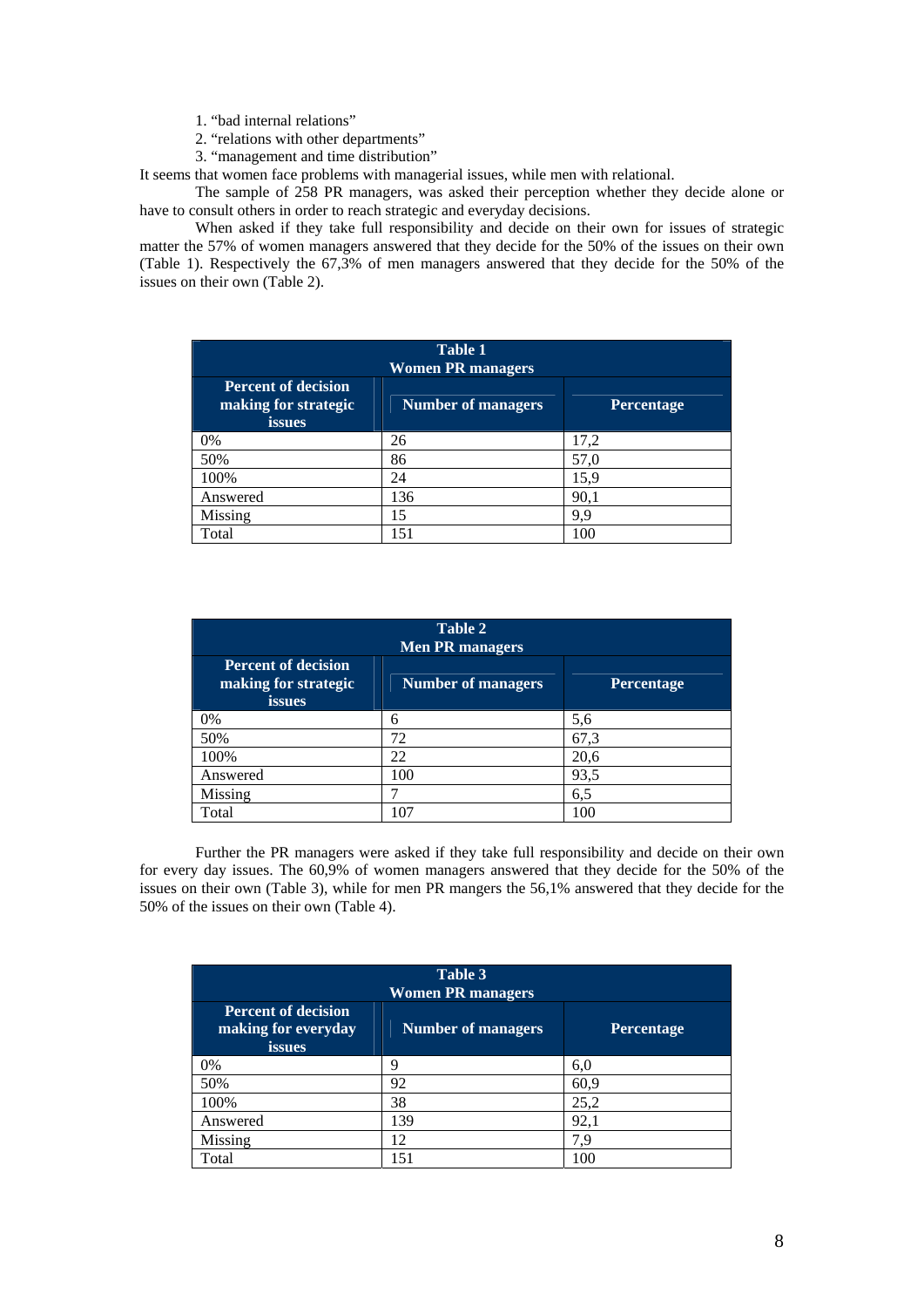| <b>Table 4</b><br><b>Men PR managers</b>                           |                           |                   |  |  |
|--------------------------------------------------------------------|---------------------------|-------------------|--|--|
| <b>Percent of decision</b><br>making for everyday<br><i>issues</i> | <b>Number of managers</b> | <b>Percentage</b> |  |  |
| 0%                                                                 |                           | 0,9               |  |  |
| 50%                                                                | 60                        | 56,1              |  |  |
| 100%                                                               | 37                        | 34,6              |  |  |
| Answered                                                           | 98                        | 91,6              |  |  |
| Missing                                                            | q                         | 8,4               |  |  |
| Total                                                              | 107                       | 100               |  |  |

The survey of PR managers confirms what has been previously written. Women PR managers seem to hesitate when it comes to undertake the responsibility of serious decisions and feel more comfortable when they decide for everyday tasks. With this kind of reactions, which became part of their nature women cannot compete with men in the business world.

#### **1.6 Conclusions**

 This study has proven that in the case of Greece gender equality is more of a myth than reality, despite the activities and policies undertaken by the country to promote Women Entrepreneurship and Gender Equality.

Greece as a developing country, besides the fact that as a member of the EU has adopted EU policies, has undertaken efforts and has made legislative assessments in order to outlook Gender Inequality and Women Unemployment. Nevertheless, according to evidence from 2005, women may consist the 51,4% of the total population while men consist the 48,6%, for the employed population though women amount the 40,8% while the correspondingly figure of men is 59,2%.

Moreover this study has proven that women continue to work in the fields of business that they have traditionally worked for.

Gender inequality owes mainly its existence to the educational system, which drives women to traditional occupations, prejudices of the past and to men who by not trusting them makes it very difficult for them to brake the "glass ceiling".

A survey which was conducted for the purposes of this study on PR managers, a field which the majority of managers are women, certifies the fact that even when women brake the "glass ceiling" and move on to managerial positions hesitate to undertake the responsibility of serious decisions.

This is even clearer since only the 57% of the women in comparison with the 67,3% of men answered that they participate actively to the final process of decision making. Furthermore when the respondents were asked about the problems they consider as more important, women differentiate their answers from those given by men revealing the insecurities they feel as managers.

Women since ancient times have played an extremely significant role. It seems that the cultural beliefs of the particular society needs to take more steps forward to accept women not only as unsung heroes but as equal partners in business and society. Surely a number of issues need to be reevaluated by society in order to improve women's position in the future.